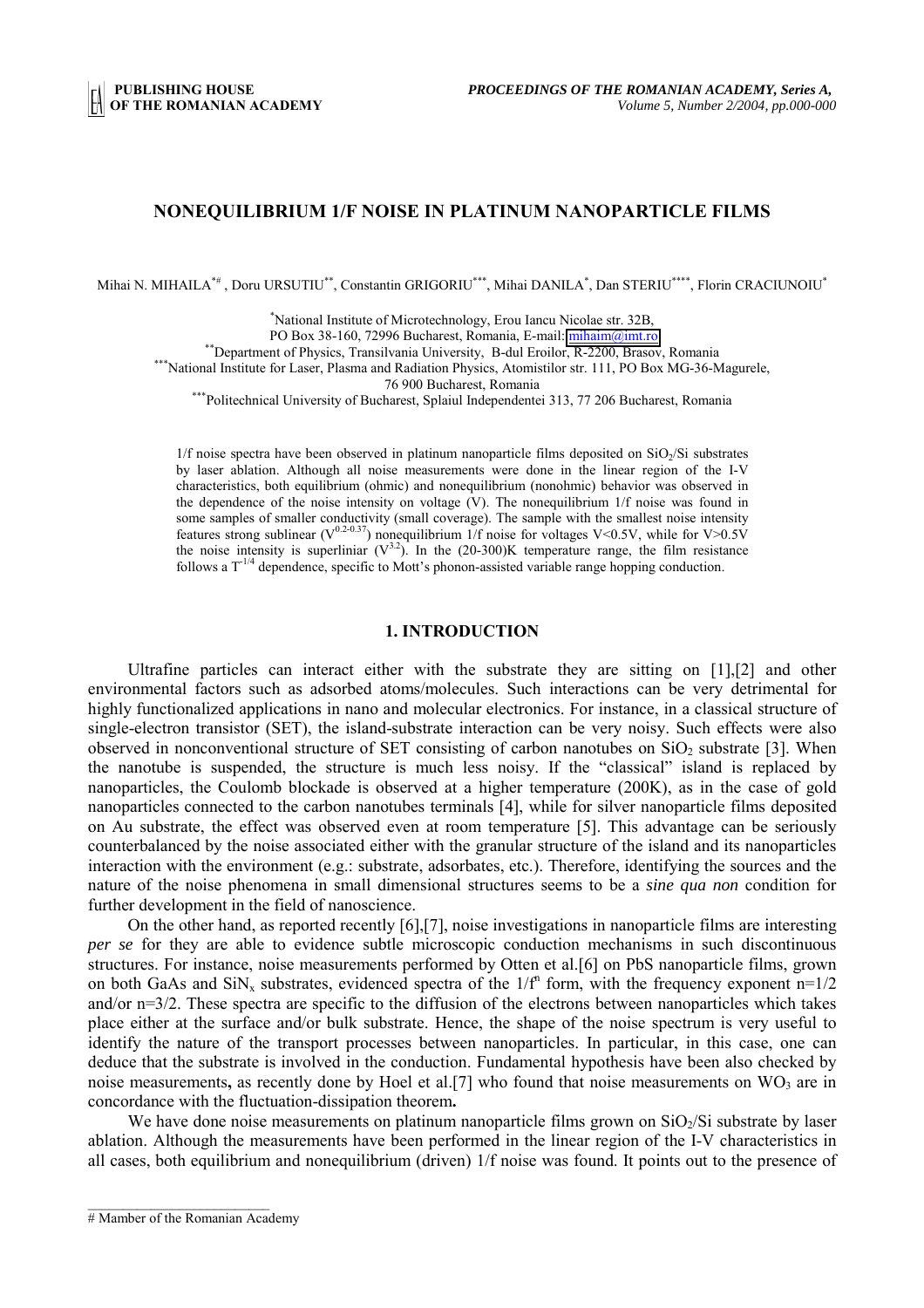both linear and nonlinear conduction mechanisms in our samples. In this contribution we present these results, their possible impact on some old perennial questions in the field of low frequency noise and investigate the possible causes for such a behavior.

## **2. EXPERIMENTS**

Platinum nanoparticles were deposited on SiO<sub>2</sub>/Si substrates by laser ablation. A variable number of laser pulses has been used to obtain different surface coverage. Some of the films were investigated by atomic force microscopy (AFM) and X-ray diffraction. Conduction and noise measurements have been carried out on samples with different coverage. To this purpose, silver paint contacts, located few mm apart, were deposited on the films surface. I-V characteristics of the nanoparticle films were determined using an automatically data acquisition system, for voltage ranging from hundreds of microvolts to about 20V. For noise measurement, batteries in series with a low noise resistor were used to inject current into the film terminals. The voltage developed across the film terminals was amplified and Fourier transformed with an SR 780 noise analyzer. All noise measurements were done in the ohmic region of the I-V characteristics, at room temperature. To look for the conduction mechanism, conduction measurements were done in the (8- 300)K temperature range on one of the samples (NN9).

### **3. RESULTS AND DISCUSSION**

AFM investigations revealed the presence of platinum particles on the  $SiO<sub>2</sub>/Si$  substrate [8]. Their size varies between 25nm and 150 nm. Roughly determined, the particle distribution was a deformed lognormal one at larger sizes, with a maximum at about 50nm.

Figure 1 shows the I-V characteristics of some nanoparticle films grown on  $SiO<sub>2</sub>$  of different thickness: 500nm (samples 1, 4 and 6) and 120nm (samples 8 and 9). For voltages lower than about 10mV, the I-V characteristics are nonlinear. Above this voltage threshold till 20V, the characteristics are linear. Note that the conduction properties are almost similar in the sample pairs 1/8 and 4/6. Such nonlinear effects were also observed in all samples with higher coverage (NN8-NN15).



Fig. 1– I-V characteristics of some nanoparticle films at low voltages; the samples 1, 4 and 6 were grown on a 500nm thick  $SiO<sub>2</sub>$ , while samples 8 si 9 were deposited on a 120nm thick  $SiO<sub>2</sub>$ .

The interpretation of the conduction mechanism is very challenging because usually, in most of the cases, the conduction is linear at small voltages and nonlinear at higher voltages. Hence, there is a transition from metallic conduction to a nonlinear mechanism, most probable tunneling or hopping. In the case of our films, this hypothesis is supported by the fact that the nonlinear region of the I-V characteristics is well described by an equation of the form I~exp(V/n), where I is the current, V is the voltage and n is a parameter. On the other side, the nonlinear region of the I-V characteristics can be well described by a  $I-V^{1/2}$  law. For PbS nanoparticles grown on the  $\frac{SiN_x}{GaAs}$  substrates, Otten et al. [6] reported I-V characteristics of the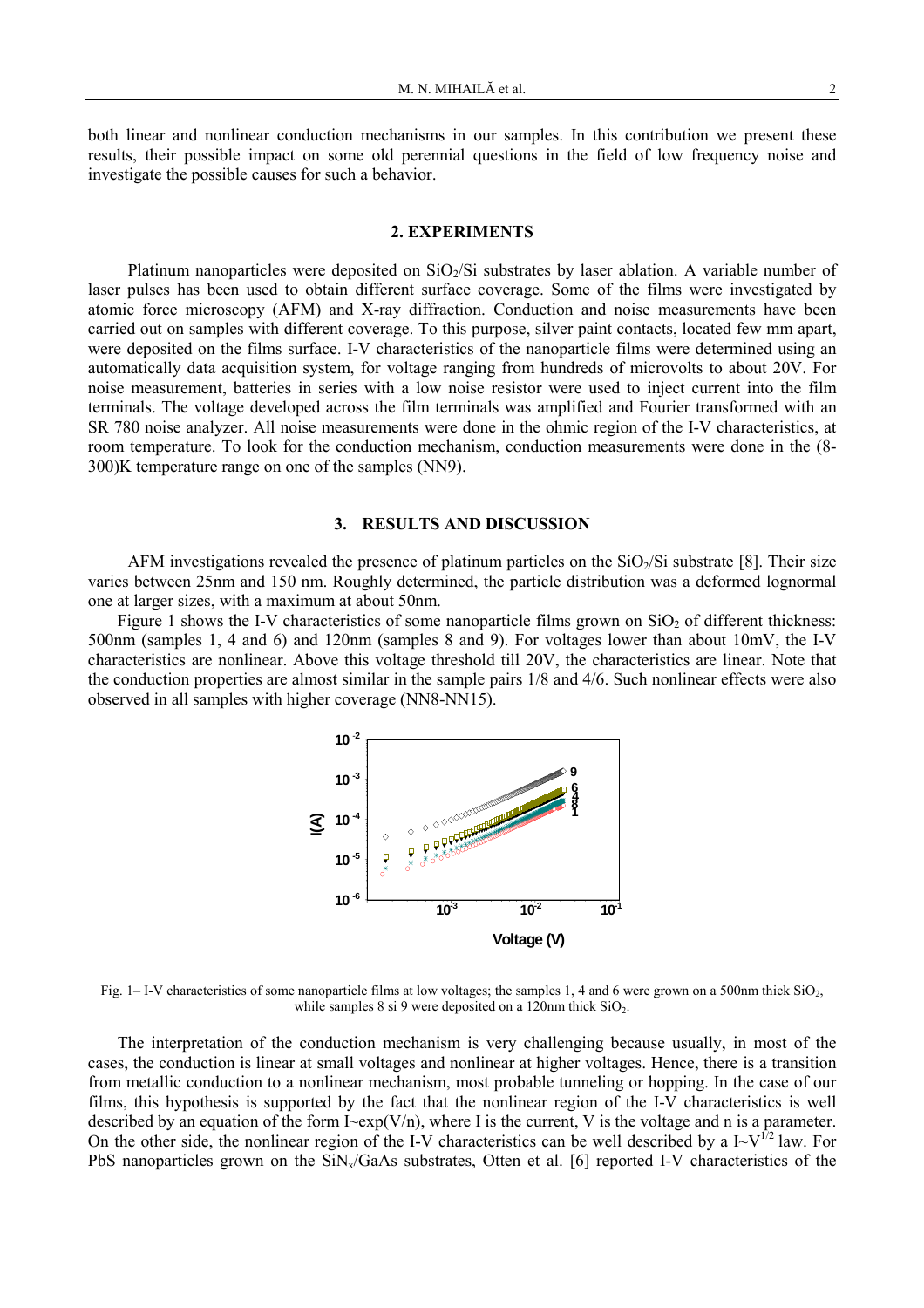$I-V^{1/2}$  form. From other considerations, they deduced that conduction takes place in the SiN<sub>x</sub> substrate or at its surface, therefore the  $I-V^{1/2}$  law can be dictated by the substrate participation. Hence, one can suppose that also in our case the  $SiO<sub>2</sub>$  substrate could be involved in the conduction process.

By analogy with what happens in metal-insulator composite [9],[10], these observations suggest the presence of a dual conduction mechanism. Therefore, while conductivity in the ohmic region is controlled by metallic conduction, its fluctuation can be dominated by tunneling or by other conduction phenomena (e.g.: hopping). This situation has to be reflected in noise.

1/f-like noise was found in all samples (nine), with the frequency exponent (m) varying between 0.7 and 1.4. Voss and Clarke [11] have found that 1/f noise exists in the thermal noise, hence 1/f noise is an equilibrium phenomenon. Consequently, a current trough the sample does is not the source of the noise, as believed for a long time, it is only necessary to probe the presence of the equilibrium 1/f noise. This situation is reflected in the Hooge's [12] heuristic formula, which is also very useful to quantitatively evaluate the noisiness or the so-called 1/f noise parameter, γ, of a linear physical system from:

$$
\frac{S_V}{V^2} = \frac{\gamma}{Nf},\tag{1}
$$

where  $S_V$  is the noise spectral density, measured at a frequency f; V is the voltage which develops across the terminals of a linear resistor when a current is injected in it; N is either the total number of electron or atoms in the investigated sample (still in dispute). A dependence  $S_V \sim V^2$  mirrors the validity of the Ohm's law in noise and the current flow is revealing only the presence of the otherwise equilibrium 1/f noise. Any deviation from the quadratic  $V^2$  law is the signature of a nonequilibrium, current driven noise mechanism.

Assuming that for all nanoparticle films  $S_V \sim V^2$ , the relative noise intensity  $(S_V/V^2)$  was calculated, and its dependence on the film conductance is presented in Fig. 2. Apparently, for smaller conductance (coverage), the general tendency for the noise intensity is to decrease with the sample conductance. After a minimum (sample NN9), the noise intensity not only "recovers" but also experiences a slight increase for higher conductance.



Fig. 2 - Dependence of  $S_V/V^2$ , at f=10Hz, on film conductance. For each sample, the triangle, square and dot represent the noise data for three different currents.

However, the scattering of the experimental data for the samples 1, 4 and NN9 obviously impedes on such a simple interpretation. Indeed, as depicted in Fig. 3, samples 1 and 4 feature a strong nonlinear noise  $(S_V \sim V^n, n \le 1)$ , while for the samples 6 and 8 the noise intensity not only decreases but also shows a pronounced tendency towards a linear behaviour  $(S_V \sim V^2)$ . Except for NN9, this tendency is also maintained for all samples with higher coverage. Although measured, as all films, in the ohmic region of the I-V characteristics, the deviation of the noise intensity from the Ohm's law is the evidence that the noise mechanism in the samples 1, 4 and NN9 is strongly nonlinear. Variable voltage exponents have been also recently reported by Chiteme et al. [13] for cellular percolation systems. It results that the procedure of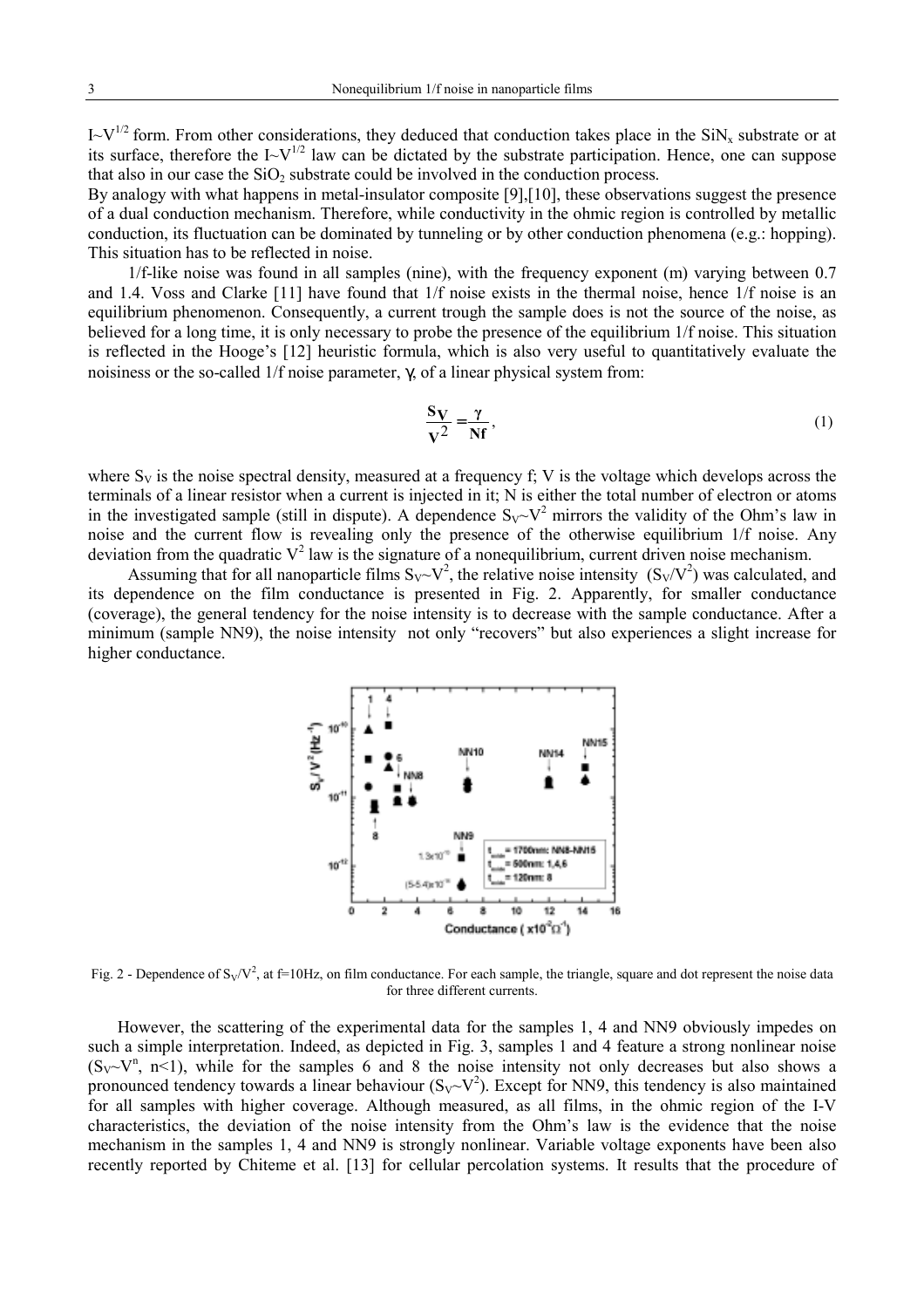normalization is not suitable for the samples 1, 4 and NN9. Consequently, if the data for these samples are ignored in Fig. 2, one observes that the noise slowly increases with the film conductance, which is at odds with the Hooge's 1/N law, for one expects that the total number N of the carriers in the sample to increase with the coverage. However, these results are in accordance with the "minimum noise" level defined by Fleetwood and Giordano [14]. For a large number and diversity of metal films, they have found a minimum noise level whose intensity increases with the film conductivity. In close connection with their data is also the behavior of some sample "pairs" (1/8, 8/4, 4/6, NN9/NN10) whose conductance is slightly different while the noise differs by a factor of 10, at least. Therefore, such an intriguing behavior, often encountered in metallic films [14], can be explained by the fact that even in a linear nanoparticle film, the noise mechanism can be strongly nonlinear and of nonequilibrium nature. Although other causes cannot be excluded, the nonlinearity and, hence, improper normalization could be a cause for such a large difference in the noise intensity in nominally identical samples.



Fig. 3 - S<sub>V</sub>/V<sup>2</sup> vs. V for all Pt nanoparticle films investigated by noise measurements;  $f=10Hz$ 

Since in these samples, the noise is less voltage dependent, hence less dependent on the interparticle potential barrier, the noise could be considerably influenced by the particle-substrate interface, as in the case of PbS nanoparticle films [6]. Although the equilibrium resistance fluctuation is the dominant noise mechanism in the films having  $S_V V^2$ , even in this case the slight dependence of  $S_V/V^2$  on film conductance/resistance indicates the presence of a faint nonlinear mechanism. These results support the conjecture that the noise mechanism differs from the one dominating the film conductance and points out to a possible interaction between nanoparticles and the substrate.

Detailed noise measurements performed on the sample NN9, with the lowest noise level, revealed the profound nonequilibrium nature of the noise mechanism, which behaves both sublinearly and superlinearly (Fig. 4). For voltage between  $(0.055-0.17)V$ ,  $S_V \sim V^{0.2}$ , while around 0.227V the noise intensity suddenly "commutes" to a higher level. On this level, which develops between about (0.227-0.537)V, the noise intensity is also sublinear:  $S_V \sim V^{0.37}$ . A strong superliniar behavior,  $S_V \sim V^{3.2}$ , is observed for voltages larger than 0.537V. Such a  $S_V \sim V^3$  dependence is specific to the occurrence of random telegraph signal (RTS) noise. We note also that in the voltage range  $(0.537-0.778)$ V, the sample "hesitates" between a linear dependence  $(S_V-V^2)$  and a superlinear one. Also shown in Fig. 4 is the voltage dependence of the frequency exponent (m) whose variation is quite unusual. For instance, the sudden increase of the noise from the first to the second level is accompanied by a transition from 1/f noise, with m slightly smaller than 1, to a diffusion noise  $(1/f^{3/2})$ . Thereafter, the noise exponent slightly decreases to a value of about 1.34, with some variation around it for higher voltages. No tendency for the exponent to increase to a value of about 2, specific to RTS noise, was observed in the region where  $S_V \sim V^{3.2}$ .

A  $V<sup>3</sup>$  behavior was also reported by Pierre et al. [15] for polystyrene-copper particle composites whose noise power oscillates between two states. Very probable, the strong non-gaussian effects in NN9 are brought about by dynamical current redistribution, as discussed by Seidler et al. [16], a hypothesis arguable by the diffusion noise  $(1/f<sup>3/2</sup>)$  observed at the transition between the two noise levels.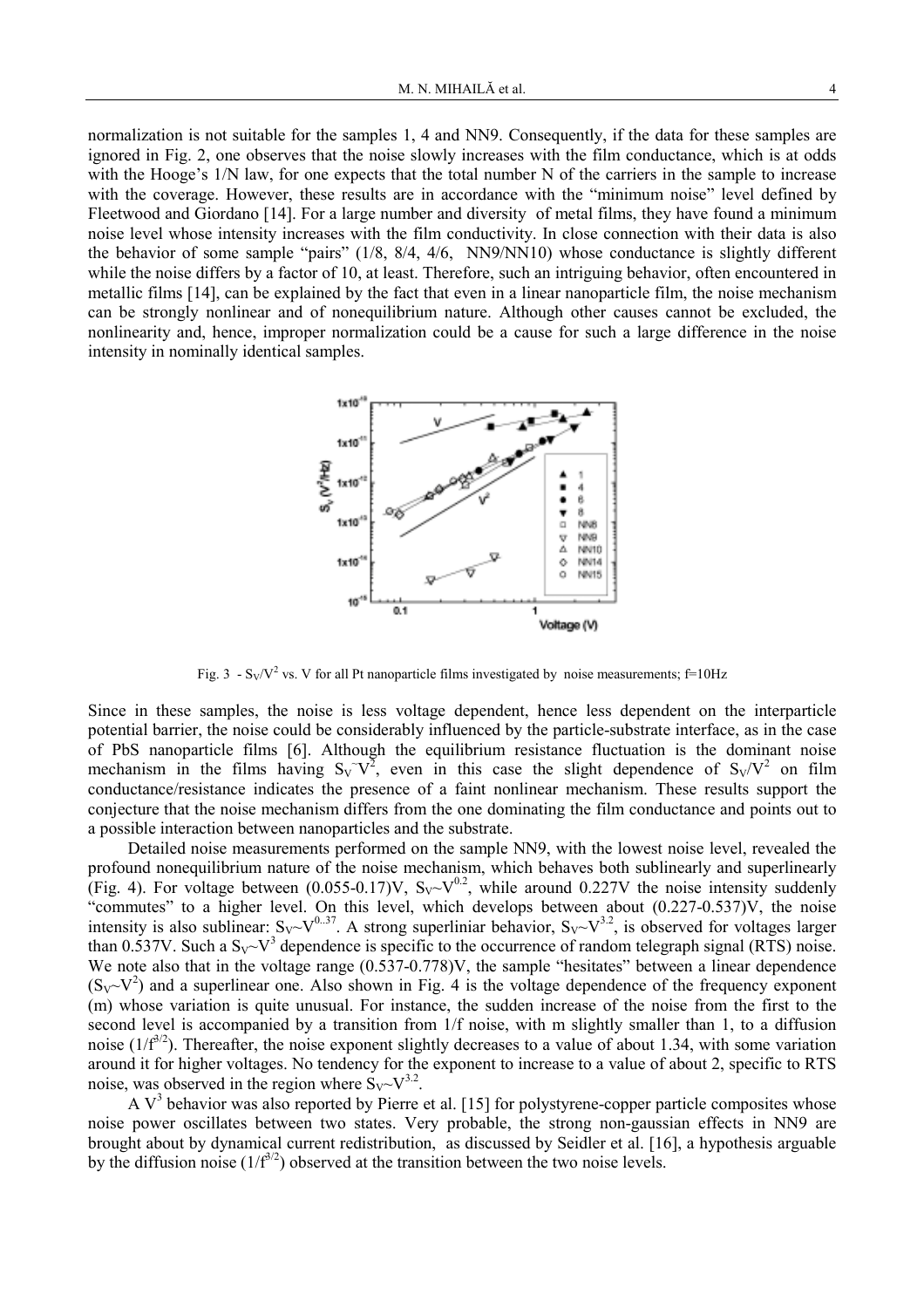

Fig.  $4 - S_V$  and the frequency exponent (m) vs. applied voltage for the sample NN9.

The resistance of this film has been determined as a function of temperature,  $R(T)$ , in the  $(8-300)K$ temperature range. A ratio R(8K)/R(300K)~0.7 was found, suggesting that the conduction would be of metallic type, as in the case reported by Mantese and Webb for some Pt-Al<sub>2</sub>O<sub>3</sub> composites [7].



Fig. 5 – Dependence of  $RT^{-1/2}$  vs.  $T^{-1/4}$  for the sample NN9, in the (8-300)K temperature range.

However, it was not possible to find an activation energy from an Arrhenius representation,  $R(T) \sim T^{-1}$ , therefore the carriers are not activated to a mobility edge [17] above which extended states exist. In this context, we have fitted R(T) with the Mott's 3D variable range hopping (VRH) equation [17]  $R(T)=R_0(T)exp(T_0/T)^{1/4}$ , with a temperature dependent preexponential factor,  $R_0(T)$ . Considering, as Allen and Adkins [18] for Mott VRH,  $R_0(T) \sim T^{1/2}$ ,  $R\hat{T}^{-1/2}$  vs.  $T^{-1/4}$  has been represented as in figure 5. From about 20K to 300K,  $RT^{-1/2}$  vs.  $T^{-1/4}$  is linear, so that hopping is the conduction mechanism in NN9. Consequently, the variable range hopping is the unique mechanism of both conduction and 1/f noise in this sample. Since the temperature dependence of the preexponential factor in the VRH Mott's law is the signature of phononassisted hopping [19], we speculate that hopping-induced 1/f noise could be related to this "hidden" factor.

### **CONCLUSIONS**

Nonequilibrium 1/f noise mechanisms have been identified in some platinum nanoparticle films, in the linear region of the I-V characteristics. In one of these samples, variable range hopping has been found to